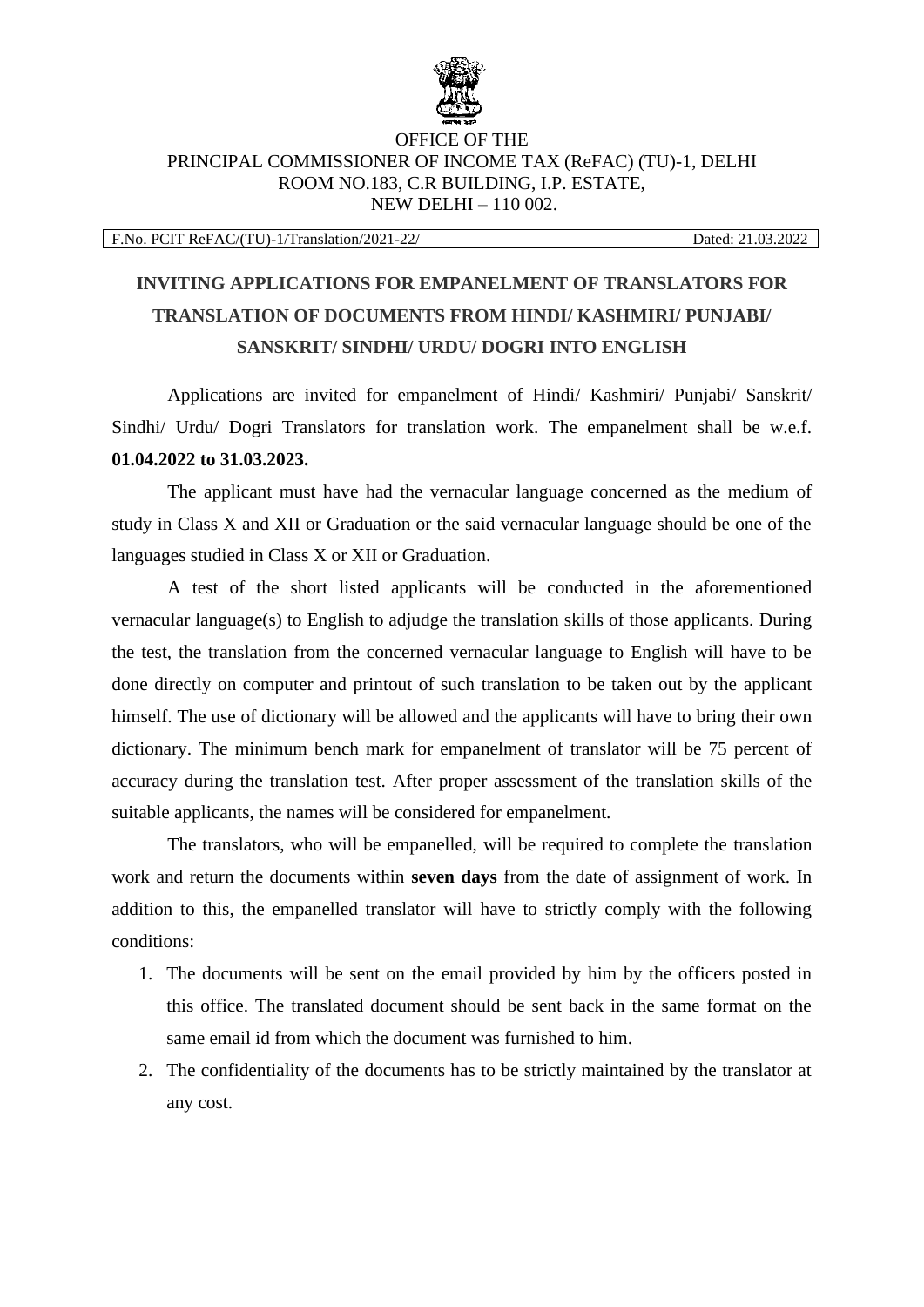This office reserves the right to ignore an empanelled Translator, if record will show delay or unsatisfactory work or any breach of element of confidentiality by the said translator on panel.

The interested applicants may submit their applications in the enclosed prescribed format (Annexure 'A') specifying the fulfilment of condition specified above along with documentary evidence. An affidavit mentioning the eligibility with the terms and conditions is also required to be submitted along with application. Such application forms may either be submitted to the office of the **Income Tax Officer (Hqrs), Pr. CIT (ReFAC) (TU)-1, Delhi in Room No. 182, CR Building, IP Estate, New Delhi- 110002 or through e-mail id: [delhi.pcit1.tu.reac@incometax.gov.in.](mailto:delhi.pcit1.tu.reac@incometax.gov.in)** The list of approved rates for translation work to be paid to the empanelled translators is enclosed as **Annexure 'B.'**

The last date for submission of application is **two weeks from the date of publication of this advertisement.**

## **Principal Commissioner of Income Tax (ReFAC), (TU)-1, Delhi**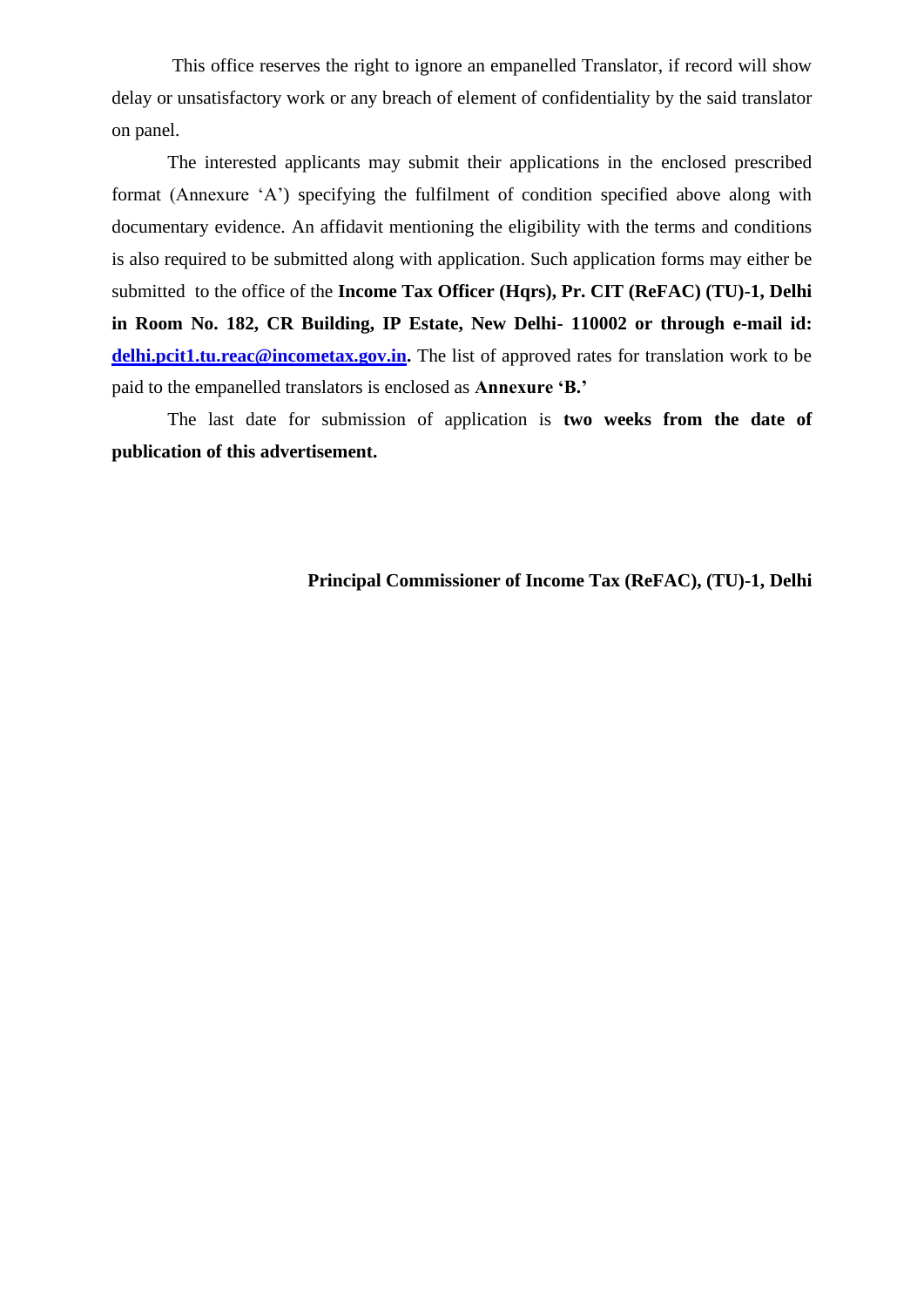## **APPLICATION FOR EMPANELMENT AS TRANSLATOR FOR TRANSLATION FROM KASHMIRI/ PUNJABI/ SANSKRIT/ SINDHI/ URDU/ DOGRI LANGUAGES TO ENGLISH**

| 1.               | Name                                 |            |
|------------------|--------------------------------------|------------|
|                  |                                      |            |
| 2.               | Address with Phone No.               |            |
|                  |                                      |            |
|                  |                                      | Photograph |
|                  |                                      |            |
| 3.               | <b>Educational Qualifications</b>    |            |
|                  |                                      |            |
|                  |                                      |            |
|                  |                                      |            |
| $\overline{4}$ . | Diploma/ Degree in Translation (if   |            |
|                  |                                      |            |
|                  | any)                                 |            |
|                  |                                      |            |
|                  |                                      |            |
| 5.               | of<br>Name(s)<br>the<br>vernacular   |            |
|                  | languages in which proficient for    |            |
|                  |                                      |            |
|                  | translation to English               |            |
| 6.               | Whether the vernacular language      |            |
|                  | applied for was the medium of        |            |
|                  |                                      |            |
|                  | study or one of the subjects studied |            |
|                  | in Class X and XII or Graduation     |            |
|                  |                                      |            |
| 7.               | <b>Experience in Translation</b>     |            |
|                  |                                      |            |
|                  |                                      |            |
| 8.               | Any other relevant information       |            |
|                  |                                      |            |

\* Photocopies of all relevant documents to be enclosed.

**Place:**

**Date:** Signature of the Applicant